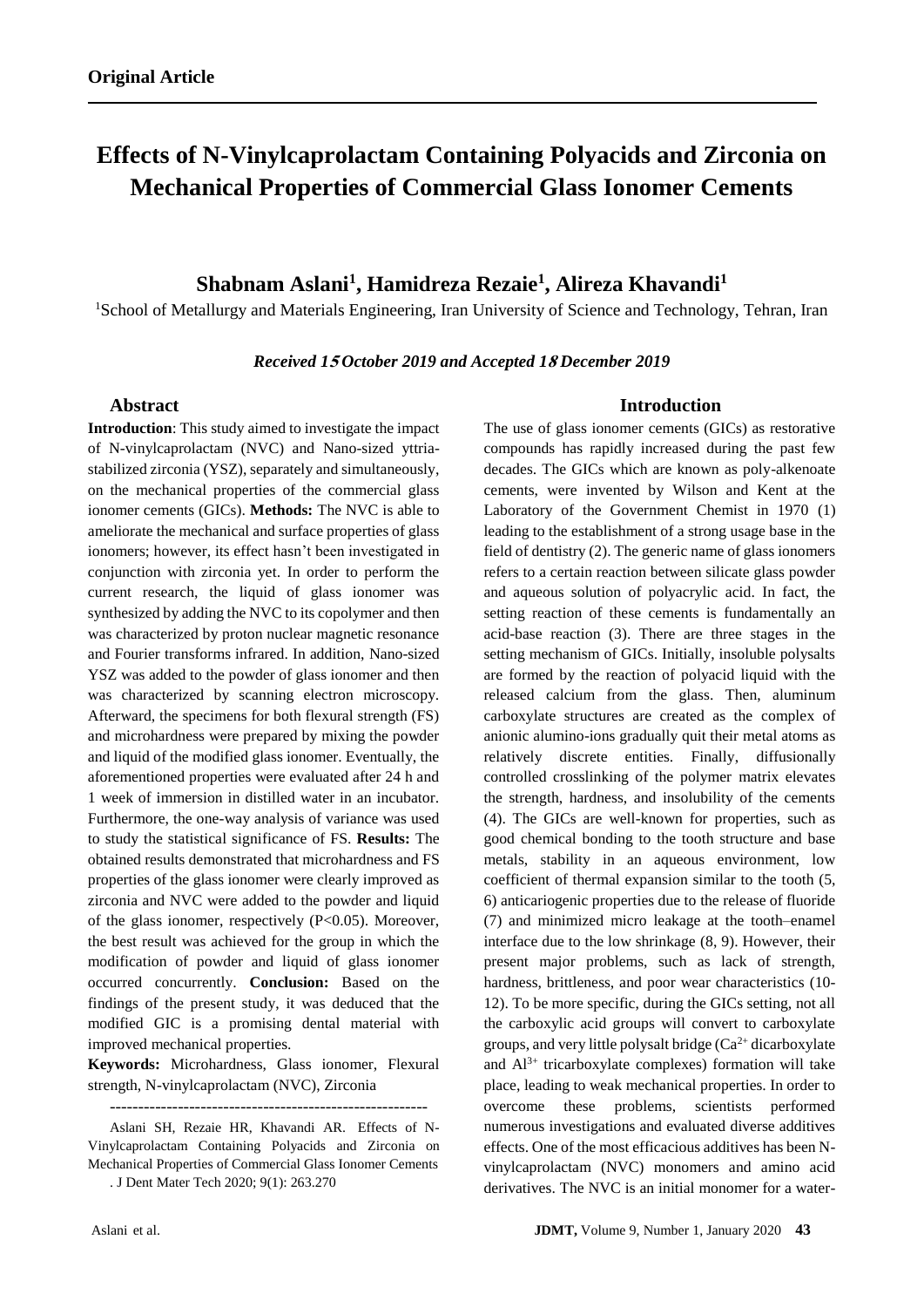soluble polymer with a low critical dissolving temperature (36-37˚C). In addition, the NVC has a higher ability to form complexes than other kinds of same compounds, such as N-vinylpyrrolidone (NVP) and it precipitates in a separate phase from aqueous solution in a range of physiological temperatures (13, 14). These monomers in glass ionomers can play the role of spacers between the carboxylic acid groups. This helps the polymeric backbone to be more flexible (15) and allows greater access to acid/base reaction (greater freedom for COOH groups to react with  $Al^{3+}$  and  $Ca^{2+}$  ions). As a result, the NVC modified polyacid compound improves the strength of the GICs (16, 17). Culbertson et al. (18) reported that acrylic acid–Itaconic acid- NVC polymers with the different molar ratios have the ability to improve the mechanical properties of the GICs. In addition to the NVC monomers, Nano-sized yttria-stabilized zirconia (YSZ) is one of the most useful ceramic systems which has been investigated extensively due to its interesting critical applications. For instance, the polymorph has been used as an advanced structural ceramic in tooth crowns and jet engines since it has high toughness (19- 21). Moreover, it has been widely used for strengthening the bio glasses in biomedical applications (22). As well as, the  $ZrO<sub>2</sub>$  powders can be used in the fabrication of a high strength core for dental implants (23). All of these are reasonable evidence for considering the zirconia in the amelioration process of the glass ionomers. Since in dental materials; two of the most important physical properties are microhardness and flexural strength (FS) (24), it was decided to investigate these additives' effect on the mentioned properties in the current research. The used tests which were related to the application of flexural, compressive, and tensile strength, were all practical.

#### **Materials and Methods**

#### **2.1. Materials**

Acrylic acid (AA), Itaconic acid (IA), NVC, ammonium persulfate ( $(NH_4)_2S_2O_8$ ), methanol (CH<sub>3</sub>OH), anhydrous ethyl acetate ( $CH_3COOC_2H_5$ ), calcium hydride (CaH<sub>2</sub>), and calcium oxide (CaO) are all the reagents used in the present study. They were of analytical grade and applied as received from Sigma–Aldrich Chemical Corporation. The  $ZrO<sub>2</sub>$  powder was purchased from Tosoh Corporation, Japan. The glass ionomer powder and polyacid that were used in the experiments were in commercial-grade (Fuji IX, GC International, and Tokyo, Japan).

#### **2.2. Polymer synthesis**

The experimental procedure employed in the current study is a slight modification of a method first reported by Crisp et al. and Yamazaki et al. (25, 26). Details of reaction steps are as follows: In the first step, 1 wt.%  $(NH_4)_2S_2O_8$  as the initiator of the polymerization reaction was dissolved in 75 mL of distilled water in a 250 mL three-necked flask. In the next step, 0.4 mol AA, 0.05 mol NVC, and 0.05 mole IA were measured and dissolved in 37.5 mL of distilled water in a beaker. A third solution was prepared, consisting of  $1wt\%$  (NH<sub>4</sub>)<sub>2</sub>S<sub>2</sub>O<sub>8</sub> dissolved in 22.5 ml of distilled water in a beaker. The first solution was stirred with a magnetic stirrer and heated continuously until 98˚C under constant flowing nitrogen gas. The second and third solutions were added to the flask after the temperature reached about 98˚C, respectively, in a dropwise manner using a glassdropping funnel at  $\sim$ 5 ml min<sup>-1</sup>. Finally, after the completion of these additions, polymerization was allowed to proceed for an additional overnight by maintaining stirring under a blanket of nitrogen at the 95- 98°C range. The polymer was freeze-dried for 24 h at 266 mbar (Operan Co., Yangcheon-meyon, Gimpo, Korea). In order to remove residual monomers, the dried polymer was completely dissolved in anhydrous methanol for five times and then precipitated from anhydrous ethyl acetate. The chemical structure of the synthesized terpolymer is indicated in Figure 1.



**Figure 1.** Chemical structure of the prepared terpolymer of AA–IA–NVC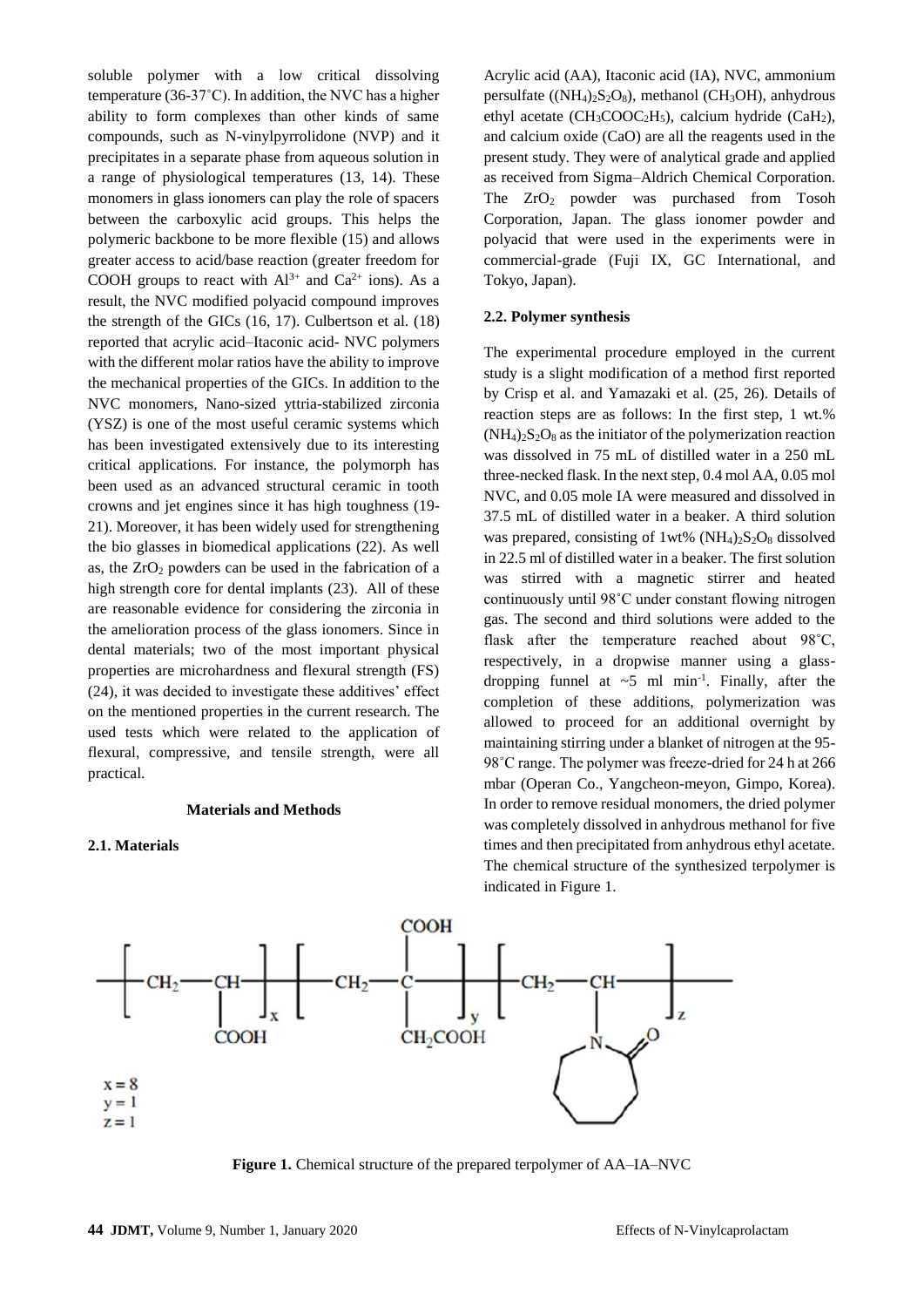### **2.3. Characterization**

Fourier transform infrared (FTIR) analyses of the synthesized polymer were carried out using an FTIR-8400S spectrophotometer where the polymer sample was cast on K Br crystal to obtain spectra. Moreover, proton nuclear magnetic resonance (1H NMR) analyses of the polymer were conducted using a Bruker 500 MHz 1H NMR using  $D_2O$  as the solvent (Bruker Avance DRX, Bremen, Germany). The particle morphologies of the  $ZrO<sub>2</sub>$  and  $ZrO<sub>2</sub>-GIC$  powders were observed by an AIS2100 (Seron Technology) scanning electron microscopy (SEM).

## **2.4. Formulation and evaluation of glass ionomer samples**

## **2.4.1. Specimen preparation**

In order to perform the experiments, four groups were considered. The first group was a control group (Fuji IX) and the second was the glass ionomer that was modified by 10%wt YSZ. In the third group, the liquid of glass ionomer was amended with NVC. In the last group, powder and liquid were simultaneously modified with zirconia and NVC, respectively. Firstly, the powder for the second and last group was prepared by adding the YSZ to the glass ionomer's powder. In order to achieve a uniform mixture of zirconia and aluminosilicate glass powders, the mortar was used. Then, the synthesized terpolymer was dissolved in the deionized water with 1:1 molar weight at room temperature. For the microhardness test, two specimens were prepared for each interval time of immersion, 24 h and 1 week (totally 16 specimens). For FS, five samples were provided for each interval time of soaking (totally 40 samples). The mold for microhardness samples was cylindrical PTFE (polytetrafluoroethylene) in size of 6×3 mm and for FS, it was a rectangular cube PTFE in size of 2.5×2.5×2 mm. The samples were fabricated in the following manner: first, in order to make a soft and uniform surface, a celluloid tape was placed under the mold. Then, glass powder and liquid were mixed on a special pad with a ratio of 3.6/1 as reported by Fuji company, after that the mixture was transferred to the mold. In the next step, the celluloid tape was again placed on the top-full mold. A uniform pressure was applied to the pad for two reasons:

filling the mold completely and removing the bubbles. Finally, the prepared samples were taken place in an incubator for 15 min. At the end of the process, the samples were taken out of the incubator, immersed in a DI solution, and again placed in an incubator for 24 h and 1 week.

## **2.4.2. Mechanical properties measurement**

Mechanical testing of samples was performed on a screw-driven machine (Model 4202, Instron Corp., Canton, MA, USA) with a crosshead speed of 0.5mm/min. The FS was calculated from the relationship  $FS = 3PL/2BD^2$  where *P* is the load (N) at the fracture point, L=Length, B=width, and D=height. The microhardness (HV) of fabricated samples and the control group was determined using a microhardness tester (Model MVK-E, M 400, LECO, St. Joseph, MI, USA). A diamond indenter with 100 g load and a dwell time of 10 s were employed.

## **2.5. Statistical analysis**

One-way analysis of variance followed by Tukey's test was used to determine if there is a significant difference between the strengths of the experimental cements and the control group. A level of  $\alpha$ =0.05 was used to indicate statistical significance.

#### **Results**

The SEM images of YSZ, GIC powder, YSZ-GIC powder, and YSZ-NVC-GIC samples after 1h setting reaction are shown in Figure 2 (A and D), respectively. In the aforementioned figure, (A) and (B) clearly indicate that the  $ZrO<sub>2</sub>$  particles are uniform in shape and have a particle size of about 70 nm; while the glass powders are angular in shape and the particle size of the powders fall in the range of 1-2  $\mu$ m. In Figure 2, (C) dedicates 10% wt YSZ-GIC powder morphology. It is clear that the YSZ and GIC powders are mixed well and spread out uniformly. In Figure 2, (D) shows the SEM micrographs of 10%wt YSZ-NVC GIC sample after 1h setting reaction in distilled water. The morphology of the sample indicates that there is a good connection between glass powders and a matrix of the hydrogel.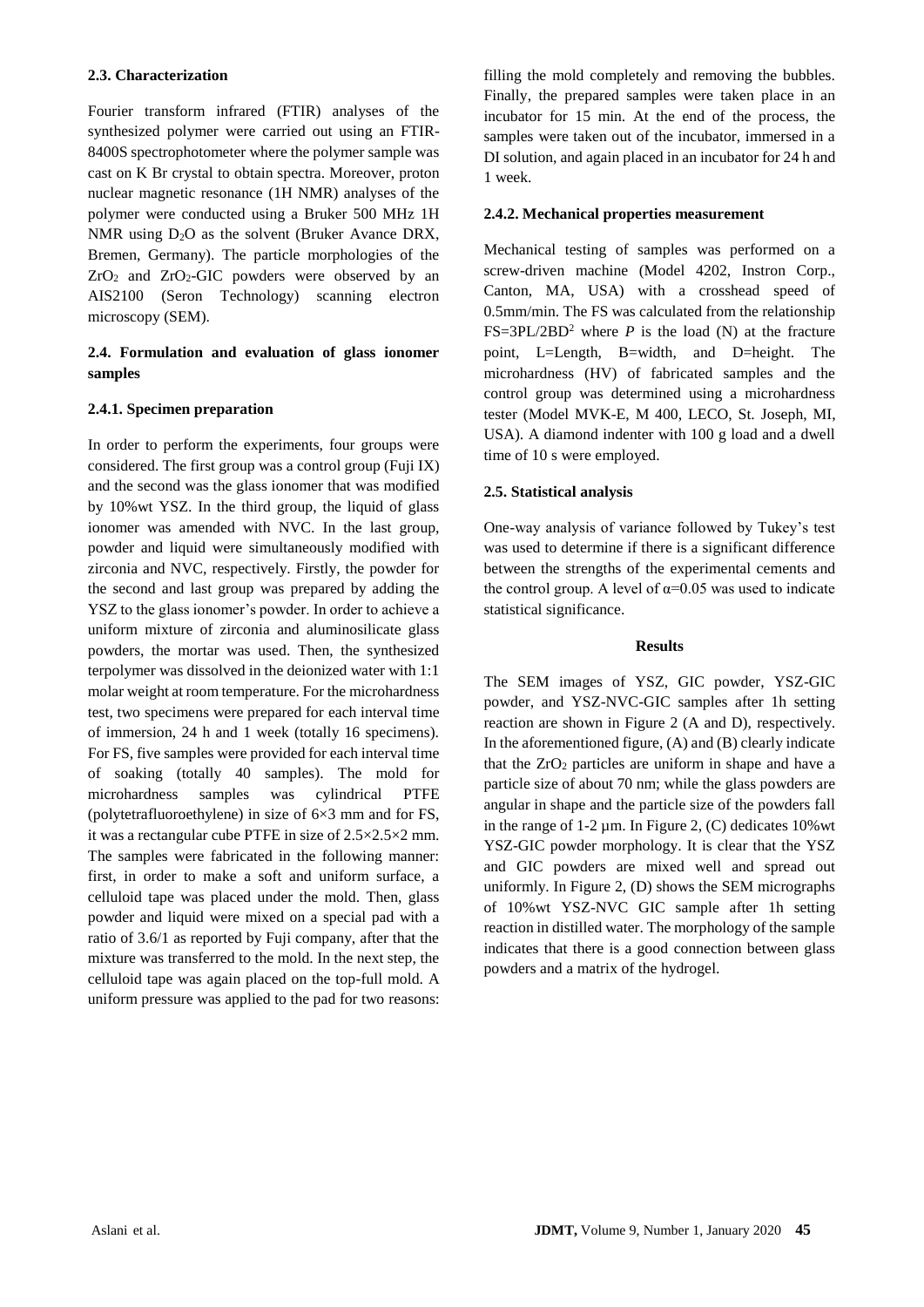

**Figure 2.** Scanning electron microscopy micrographs of (A)  $ZrO<sub>2</sub>$  powders, (B) glass ionomer cement powders, (C) 10%wt YSZ-GIC powders, and (D) 10%wt YSZ-NVC-GIC after 1h setting reaction in distilled water

The 1H NMR spectrum of the terpolymer is shown in Figure 3. The displayed signals at  $\delta$ =1.67 (CH<sub>2</sub> from acrylic acid and NVC, respectively),  $\delta = 4.3$  (C-H from NVC backbone),  $\delta = 3.3$  (CH<sub>2</sub> on NVC ring),  $\delta = 2.3$  (CH from acrylic acid), and  $\delta=3.1$  (CH<sub>2</sub> of Itaconic acid). These peaks are in good agreement with previously reported data and confirm the presence of functional groups in the synthesized terpolymer (26, 27). Therefore, the amount of impurities is very low and the samples are

prepared with the highest quality. As well as, the Fourier transforms infrared spectrum of the terpolymer (Figure 4) exhibits no peak at  $1,620$  cm<sup>-1</sup> due to the completion of polymerization and the disappearance of C=C bonds, and indicates the absence of any unreacted monomer. Furthermore, the strong peaks at 1719, 1645 and 1540 cm-1 are associated with carbonyl and amide bonds that are in NVC structure.



**Figure 3.** Proton nuclear magnetic resonance spectrum of the prepared terpolymer of AA-IA-NVC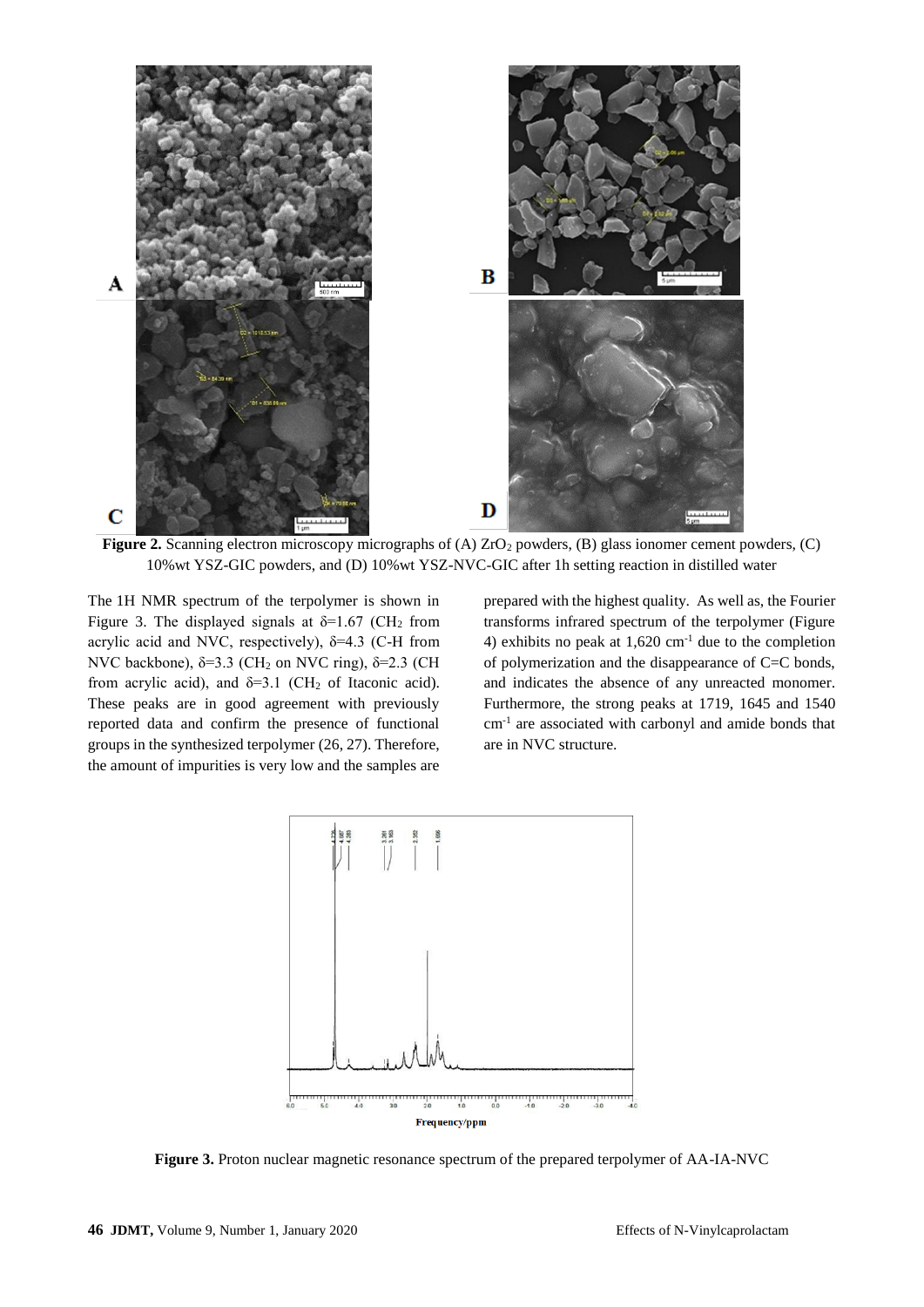

**Figure 4.** Fourier transforms infrared spectrum of the prepared terpolymer of AA-IA-NVC

The FS test results of the control group, 10%wt.YSZ-GIC, NVC-GIC, and 10%wt.YSZ- NVC-GIC after 24h and 1week immersion in distilled water are listed in Table I. Results were compared to the FS values of Fuji IX commercially available GIC as the control group. The FS values for 24 h (13.07±0.51 MPa, 13.72±0.97 MPa, and  $14.44\pm1.41$  MPa) of the  $10\%$  wt.YSZ-GIC, NVC-GIC, 10%wt.YSZ-NVC-GIC groups, respectively, were higher than those of the control group (Fuji IX)  $(FS=11.78\pm1.62$  MPa). However, according to statistical analysis, this increase wasn't meaningful (P>0.05). Furthermore, it must be mentioned that NVC had more effect on the FS property than the YSZ. The same results were achieved for 1week immersion (16.74±1.17 MPa, 16.95±0.91 MPa, and 19.19±0.69 MPa) of the 10%wt.YSZ-GIC, NVC-GIC, 10%wt.YSZ-NVC-GIC groups, respectively, and FS=13.94±0.74 MPa for the control group. However, the difference is that according to the statistical analysis, the increase was meaningful for this soaking time  $(P<0.05)$ . Therefore, it can be concluded that there was a direct relationship between FS values and immersion time. In other words, by elongating the soaking time, the FS increased. It stands to reason that, when maturation time grows, the polymer molecule's cross-links with GIC's powder increases as well. In the end, the best result was for the  $4<sup>th</sup>$  group in which the modification of powder and liquid occurred concurrently. The values of microhardness for the experimental and control samples are listed in Table II. The average microhardness values for 24 h of soaking time  $(61.371 \text{kg/mm}^2, 57.69 \text{ kg/mm}^2, \text{ and } 63.30 \text{ kg/mm}^2)$ of the 10%wt.YSZ-GIC, NVC-GIC, 10%wt.YSZ-NVC-GIC groups, respectively, were higher than the Fuji IX control group [Vickers hardness number (VHN)=52.39 kg/mm<sup>2</sup> ]. Correspondingly, for 1week storage period at 37℃ distilled water, there were significant differences in VHN for prepared samples as compared to the Fuji IX GIC control specimens. However, the amount of increase by adding YSZ and NVC for FS was higher than the increase for microhardness test (37% increase of FS for 10%wt.YSZ-NVC-GIC after 1 week of immersion in distilled water and 13% increment for VHN for the same group after the same amount of soaking in DI solution). Furthermore, the impact of YSZ on microhardness in both immersion interval time was higher than NVC. While the effect of NVC for improving the FS was more than YSZ.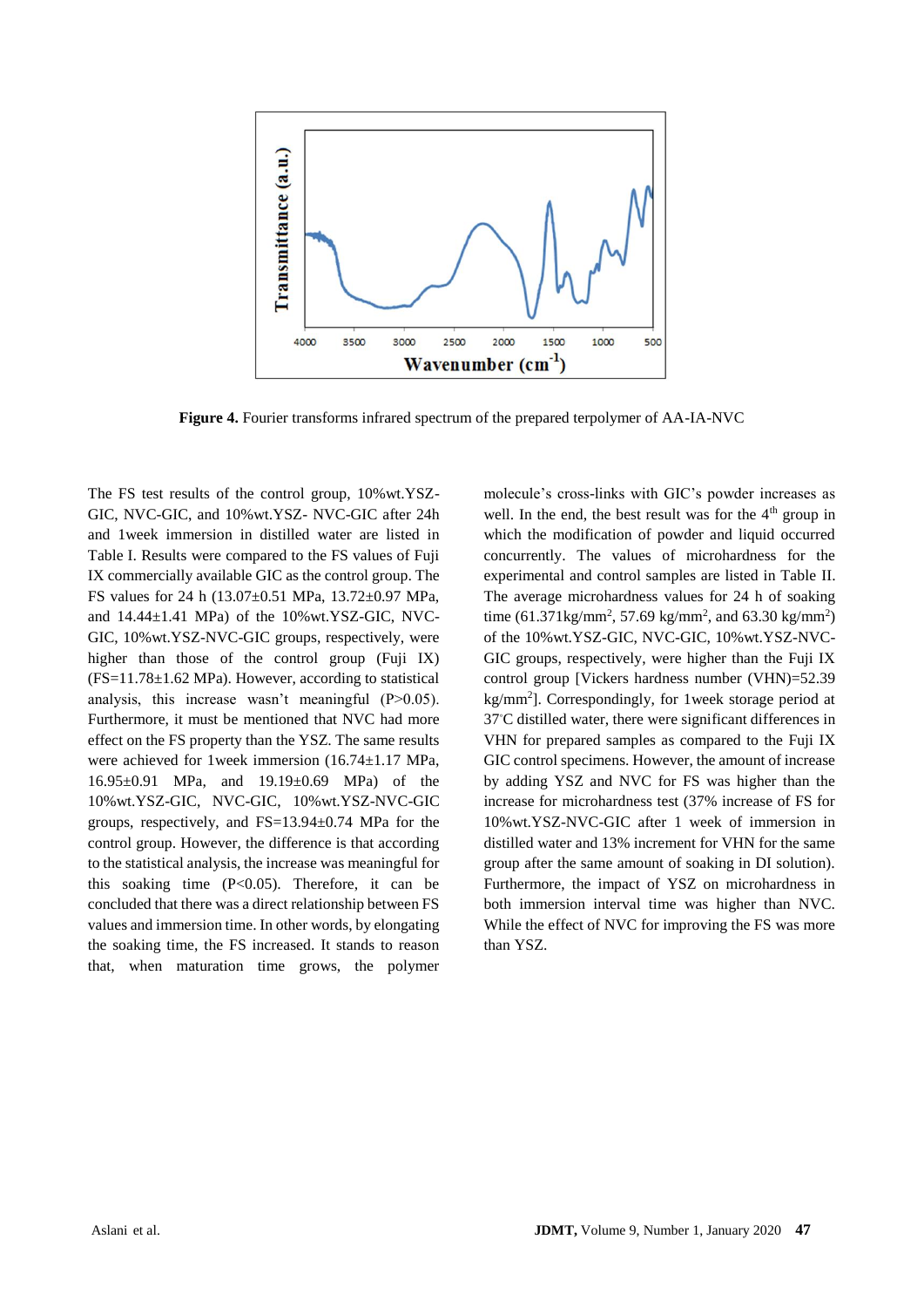**Table I.** Flexural strength test results of the GIC samples after 24 h and 1 week of storage in distilled water at 37˚C (each entry is the mean value with standard deviations)

| GIC group               | Sample size | <b>Mean flexural</b> | Mean flexural         |
|-------------------------|-------------|----------------------|-----------------------|
|                         |             | strength (MPa)-24 h  | strength (MPa)-1 week |
| Control group (Fuji IX) | $(n=10)$    | $11.78 \pm 1.62$     | $13.94 \pm 0.74$      |
| $10\%$ wt. YSZ-GIC      | $(n=10)$    | $13.07 \pm 0.51$     | $16.74 \pm 1.17$      |
| NVC-GIC                 | $(n=10)$    | $13.72 \pm 0.97$     | $16.95 \pm 0.91$      |
| 10% wt. YSZ-NVC-GIC     | $(n=10)$    | $14.44 \pm 1.41$     | $19.19 \pm 0.69$      |

GIC: glass ionomer cements

**Table II**. Microhardness test results of the GIC samples after 24 h and 1 week of storage in distilled water at 37°C (each entry is the mean value)

| GIC group               | Sample size | Microhardness (VHN)-24 h | <b>Microhardness (VHN)-1</b><br>week |
|-------------------------|-------------|--------------------------|--------------------------------------|
| Control group (Fuji IX) | $(n=4)$     | 52.39                    | 59.55                                |
| 10%wt. YSZ-GIC          | $(n=4)$     | 61.37                    | 63.46                                |
| NVC-GIC                 | $(n=4)$     | 57.69                    | 60.54                                |
| 10%wt. YSZ-NVC-GIC      | $(n=4)$     | 63.30                    | 67.83                                |

GIC: glass ionomer cements

#### **Discussion**

The soaking time has a pivotal role in the achievement of appropriate mechanical properties of glass ionomers. In fact, an increase in the immersion time leads to the improvement of setting reaction. To be more specific, after 24 h of soaking time, samples did not reach the final setting. However, when they were allowed to float in distilled water for 1 week, the number of cross-links between molecules of polymer and powder of GIC increased. Furthermore, it is possible that setting reaction lasts for a few days or even a few weeks because it is involved in the formation of the aluminum polysalt bridge. Aluminum has  $3^+$  which can cause numerous cross-links in the polyacid phase resulting in a high degree of strength (4). The improvement of FS and microhardness by adding zirconia is due to the fact that zirconia is intrinsically a rigid material with high strength and stability. Therefore, adding these particles would have a positive effect on both FS and microhardness.

Additional to the innate nature of zirconia, it must be considered that nanoparticles can provide suitable particle distribution and increase the ratio of surface area to the volume of samples. This ameliorates the reactions between the polymer field and powder particles in interfaces. Nanoparticles in a composite prevent the formation of agglomerative structures. Excessive amount of agglomerative structure exerts negative effects on the sample properties. Furthermore, mixing of glass ionomers (with larger scales) and nanoparticles increase the density and compression of particles mixture. In fact, the widespread distribution of nanoparticles in larger particles results in a high density of glass and increases mechanical properties. In addition, one other reason may be related to the ionization of  $ZrO<sub>2</sub>$ . In other words, nanoparticles of zirconia after mixing with glass ionomer liquid can be altered to  $ZrO^{2+}$  or other varieties of oxyzirconium. These cations can make cross-links with COO-like other cations of aluminofluorosilicate powder; therefore, increasing the strength. About the reason of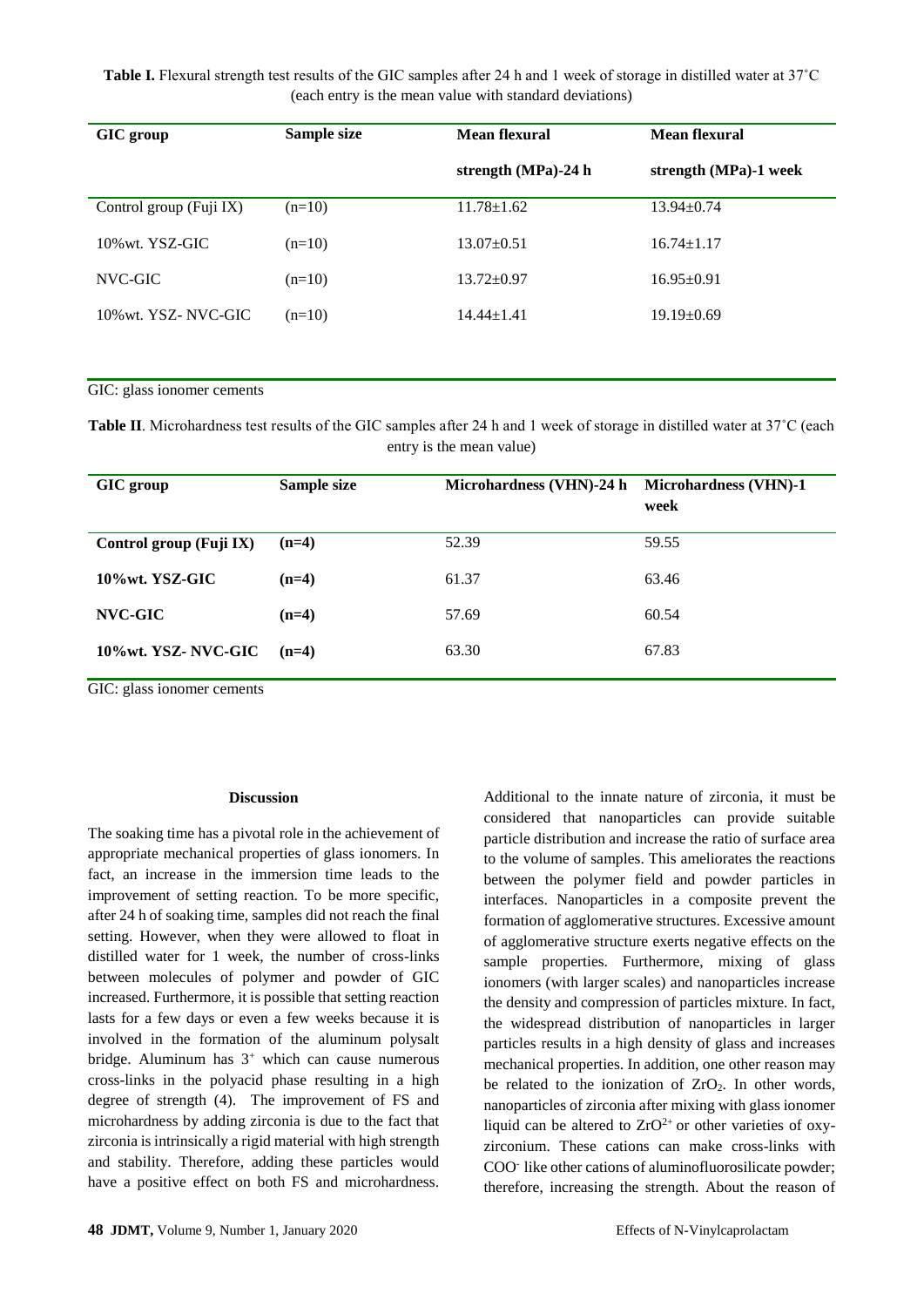NVC's positive effect on the aforementioned properties, we can state that the carboxylic groups in the copolymer of GIC are often inhibited from reacting with cations due to the very close configuration in the polymer backbone (27). It is noteworthy to restate that the reaction between released  $Ca^{2+}$  and  $Al^{3+}$  ions and COO<sup>-</sup> Cause the formation of  $Al^{3+}$  and  $Ca^{2+}$  polycarboxylates. Therefore, in order to avoid this problem, NVC can be used. The NVC has a flexible lateral chain in its main backbone; consequently, it acts as a spacer and allows the greater mobility of the carboxylic acids in the main backbone (28). This mobility allows more carboxylic acid groups to participate in reactions with the glass powder and desired configuration to be achieved in the final polymer structure. Accordingly, the weak strength and toughness of glass ionomers, which could be the result of this steric hindrance, can be improved by adding NVC. Furthermore, it is assumed that the amide groups of NVC can cause an increase in hydrogen bonds, which not only increases the mechanical properties but also causes improvement in hydrophilicity.

#### **Conclusion**

In the present research, glass ionomer cement was modified with novel-NVC and YSZ and then, it was

#### **References**

1. Wilson AD, Kent B. A new translucent cement for dentistry: The glass ionomer cement. Br Dent J. 1972; 132:133-135.

2. Wilson A. Secondary reactions in glass-ionomer cements. J Mater Sci. 1996; 15(3):275-276.

3. Aranha AM, Giro EM, Souza PP, Hebling J, de Souza Costa CA. Effect of curing regime on the cytotoxicity of resin-modified glass-ionomer lining cements applied to an odontoblast-cell line. Dent Mater. 2006; 22(9):864-869.

4. Gu, Y, Yap A, Cheang P, Khor K. Effects of incorporation of  $HA/ZrO<sub>2</sub>$  into glass ionomer cement (GIC). Biomater. 2005; 26(7): 713-720.

5. Nicholson JW. Chemistry of glass-ionomer cements: a review. Biomater. 1998;19(6):485-494.

6. Brook I, Hatton P. Glass-ionomers: bioactive implant materials. Biomater. 1998; 19(6):565-571.

7. Wilson AD, Nicholson JW. Acid-base cements: their biomedical and industrial applications. Cambridge University Press; 2005.

characterized and compared with the control group (Fuji IX commercial GIC). The mechanical properties of the resultant cement were evaluated and it showed that YSZ-NVC-GIC was a promising restorative dental material. The present study indicated that the addition of YSZ to the powder and NVC into the terpolymer had the ability to significantly enhance the mechanical strength of the glass ionomers (Microhardness and FS). The working properties of YSZ-NVC-GIC were acceptable and met the requirements of water-based cements. The microhardness and FS were increased by adding YSZ due to the zirconia's intrinsic rigidity, appropriate distribution of Nano-particles among the glass's powder, and the reaction between  $ZrO^{2+}$  and COO. Correspondingly, the NVC reduced the steric hindrance in the main backbone of the polymer and amended the mechanical properties. Furthermore, because of the continuous formation of poly salt bridges, the FS and microhardness increased by elongating the soaking time in the distilled water.

We have no conflicts of interest to disclose.

8. Davidson CL, and Mjör IA. Advances in glassionomer cements.1999 Quintessence Publishing Co, Inc.

9. Kao EC, Culbertson BM, Xie D. Preparation of glass ionomer cement using N-acryloyl-substituted amino acid monomers—evaluation of physical properties. Dent Mater. 1996;12(1):44-51.

10. Diaz-Arnold A, Wistrom D, Swift JE. Topical fluoride and glass ionomer microhardness. Am J Dent. 1995;8(3):134-136.

11. Bonifácio C., Kleverlaan C, Raggio DP, Werner A, De Carvalho R, Van Amerongen W. Physical‐ mechanical properties of glass ionomer cements indicated for atraumatic restorative treatment. Aust. Dent J. 2009;54(3):233-237.

12. Yap AU. Post-irradiation hardness of resinmodified glass ionomer cements and a polyacidmodified composite resin. J Mater Sci Mater Med. 1997;8(7):413-416.

13. Solomon O, Corciovei M, Ciută I, Boghină C. Properties of solutions of poly‐N‐vinylcaprolactam. J Appl Polym Sci. 1968;12(8):1835-1842.